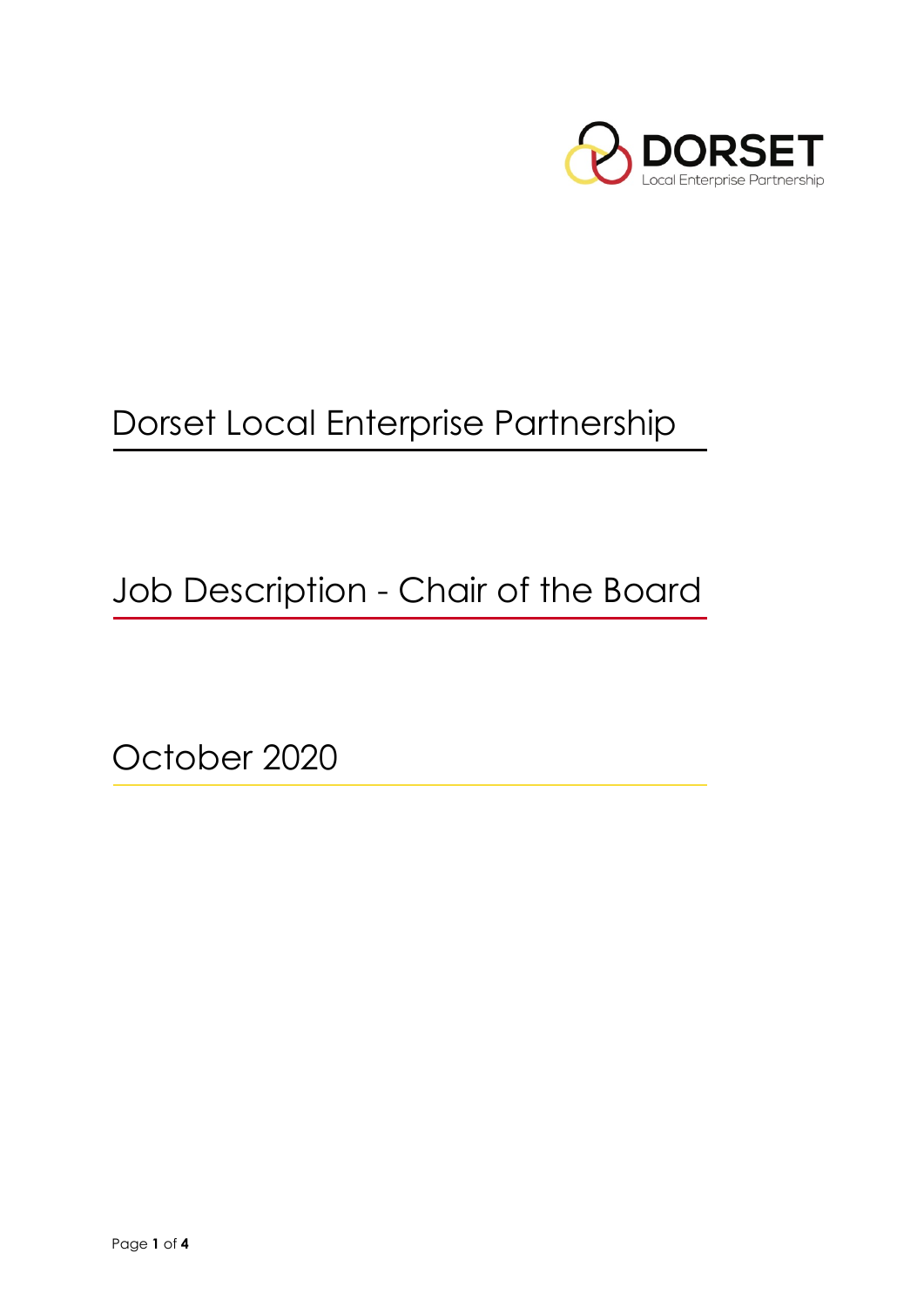### **JOB DESCRIPTION - ROLE OF THE CHAIR**

#### **Purpose**

The Dorset Local Enterprise Partnership (Dorset LEP) Chair will be critical to the successful development of the LEP, providing strategic leadership and overseeing activities in relation to the development of the partnership and delivery of the Business Growth Plan.

The Chair will ensure that a broad range of perspectives are united towards the common goal of promoting the interests of the Dorset economy with key influencers in government to secure investment throughout the region.

#### **Role and Responsibilities**

- Provide strategic leadership and direction to ensure that Dorset LEP achieves its goals.
- Lead the Dorset LEP in developing and implementing an effective vision and strategy that identifies and addresses the key priorities for local economic growth.
- Effectively chair meetings of the LEP Board, leading it towards decisions that ensure the strategic vision and key objectives of the Partnership are delivered.
- Be an effective influencer and ambassador for Dorset, championing the LEP at local, regional and national levels and working with appropriate partner organisations and individuals.
- Be an effective advocate on behalf of Dorset at conferences/events/meetings with Ministers, MPs and key civil servants.
- Reflect the agreed policies of the Dorset LEP Board and its members in all discussions with partners, stakeholders, local and central Government and its agencies.
- Ensure that the Dorset LEP (including the Board) adheres at all times to high standards of ethics and governance in public life and is an exemplar to other organisations.
- Ensure that all Board members participate actively in the work of the Board, encouraging their attendance and engagement and keeping regular contact with all members.
- Exercise the casting vote in LEP Board decisions if circumstances so require.
- Direct the activities and priorities of the Executive Director and the LEP Team.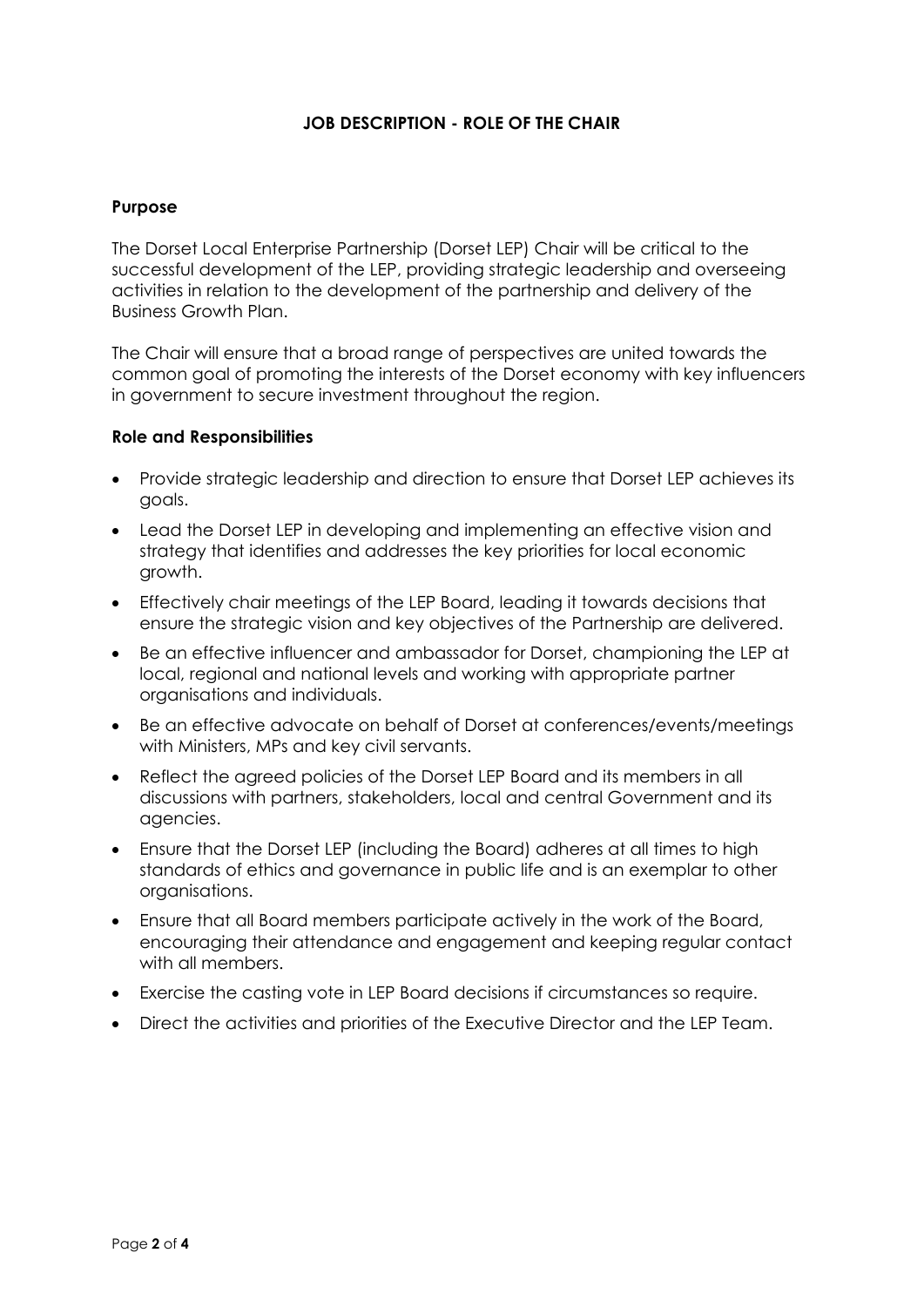## **Person Specification - Experience and Attributes**

#### **Experience**

- You will have well developed chairmanship skills.
- You will have demonstrable experience of working with both local and national government bodies and the private sector at a senior level.
- You will be able to demonstrate a portfolio career, with an understanding of the challenges of leading an organisation in its early development and experience of providing strategic leadership on a Board of a significant business.
- You will have an established reputation and a public profile and make a significant contribution to this partnership using your network of well connected decision makers.
- You will possess a strong political acumen with a clear understanding of local and national politics to help promote Dorset LEP at the highest level.
- You will be an experienced Director with outstanding organisational skills and an impressive portfolio of key achievements.

#### **Attributes**

- As Chair you will demonstrate a clear understanding of the challenges and opportunities facing the Dorset LEP and a clear strategic vision for the future.
- You will possess a successful track record of quickly building credibility in both the private and public sectors.
- You will be a strong communicator, confident when speaking in public, with a clear and concise delivery.
- You will be able to inspire those around you through your energy and enthusiasm and be innovative in your approach to tackles issues and offer solutions.
- You will be determined to achieve the aims of the Dorset LEP through a collaborative style, listening to often conflicting viewpoints and priorities and with an eye on strategic opportunities.